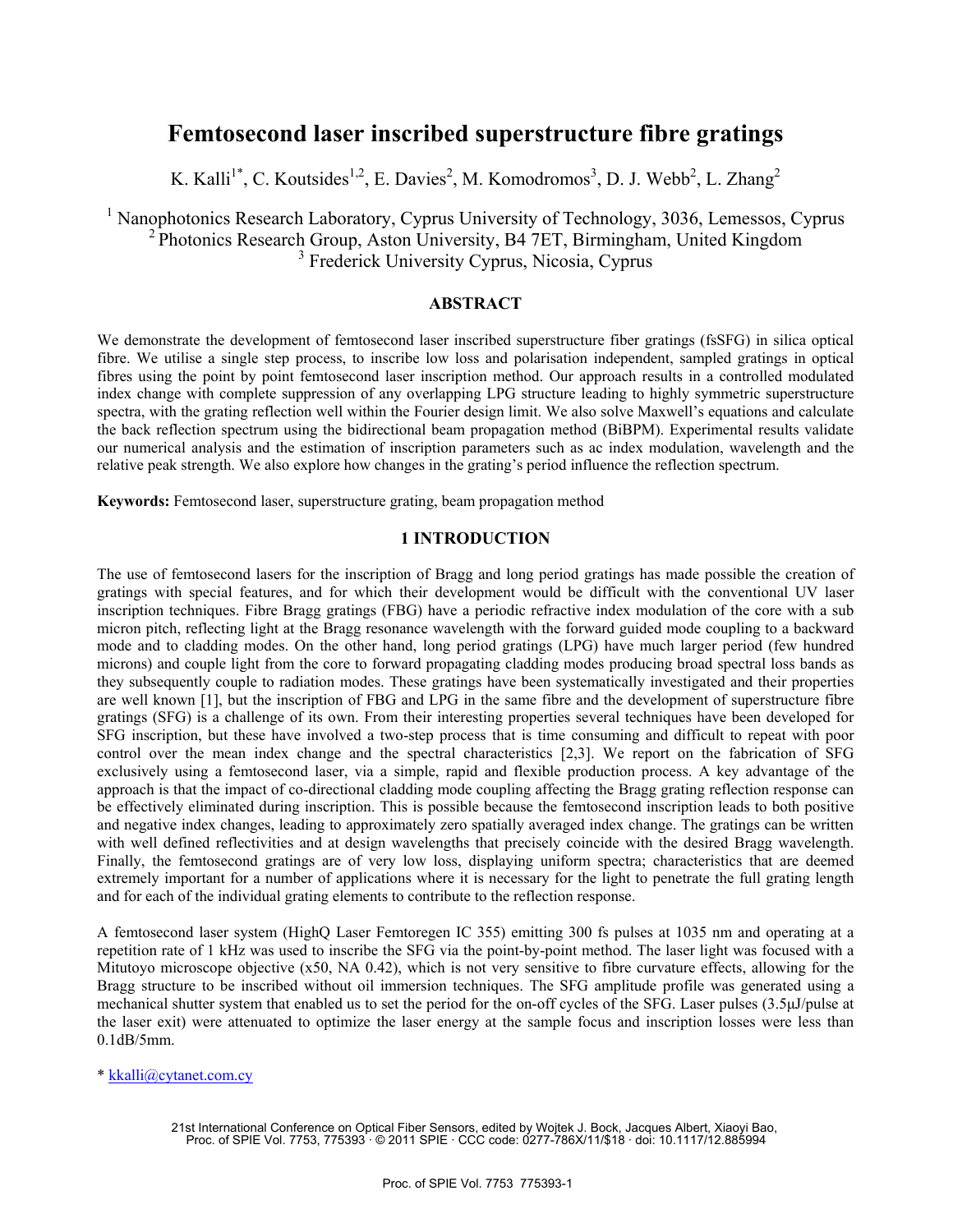Devices with lengths between 2.2 and 2.5cm were written in standard SMF28e optical fibre by scanning the fibre with respect to the femtosecond laser beam. The amplitude period was varied from 100 to 600 microns and the FBG period from 1078 to 1085 nm. Control over the translation speed and laser repetition rate provided control over the pitch of the structure, thereby offering a flexible and fast inscription technique. As the structures were written just above the nonlinear material threshold we maintained good control of the refractive index modulation. The last parameter is of great importance for superstructure grating development as for a weak grating the reflection spectrum is related to the Fourier transform of the refractive index modulation. Another advantage of this approach is that the impact of co-directional cladding mode coupling affecting the grating reflection response can be effectively eliminated during inscription. This is possible because the femtosecond inscription leads to both positive and negative index changes, leading to approximately zero spatially averaged index change as it confirms by inverse Abel transformation [4]. The gratings can be written with well defined reflectivities and at design wavelengths that precisely coincide with the desired Bragg wavelength.

## **2 RESULTS**

The transmission and reflection spectra were measured using a broadband light source and an optical spectrum analyzer. The laser inscription energy was kept just above the damage threshold for the germanium doped fibre core, from which phase contrast optical measurements and inverse Abel transforms indicate an ac index change of  $8x10^{-4}$ . The mean dc index change was  $3.16\times10^{-5}$  and depends critically on the pulse energy, as does the minimisation of device loss and polarization dependence [4, 5]. UV inscribed gratings typically have mean index changes an order of magnitude greater. The grating strength is expressly kept to 1.2 dB or less as this falls within the Fourier design limit that demands that gratings have a reflectivity of less than 25%. Fig. 1(a) shows both a transmission spectrum for a typical LPG accompanied by one for a SFG, both devices have an amplitude modulation period of 600 microns, but in the latter case the laser energy is reduced by 5%, which proves sufficient to completely suppress the LPG response. However the laser pulse energy remains just above the material-dependent threshold to allow for the structured FBG. Fig. 1(b) shows the transmission and reflection response for a SFG having a Bragg period of 1078 nm, while the amplitude period is 300 microns. There is no evidence of the LPG response, but we observe the characteristic Bragg cladding mode resonances.



Fig.1. (a) Transmission spectrum for LPG and SFG (with LPG completely suppressed) for amplitude modulation period of 600 μm, (b) SFG transmission and reflection response for a Bragg period of 1078 nm, and amplitude period of 300 μm.

Fig. 2 shows the characteristic reflection spectra for three SFG with different FBG period but equal "LPG" period of 600 μm; a red shift appears as the FBG's period increases. We use the bidirectional beam propagation method (BiBPM) in order to solve Maxwell's equation and to calculate the reflection spectra. As we observe from Fig. 2 our analysis confirms that a difference in the FBG period leads to a spectral red shift, showing that the numerically computed reflected spectra for 1078nm, 1082nm and 1085nm FBG periods are in excellent agreement with experimentally measured spectra, whilst predicting almost all the experimentally measured resonances. Furthermore, the peaks evaluated for different values of the FBG period with same period of refractive index or LPG modification show that the FBG period determines the resonance wavelength of the central peak; shifting the power envelope distribution without affecting the phase of the sinc function.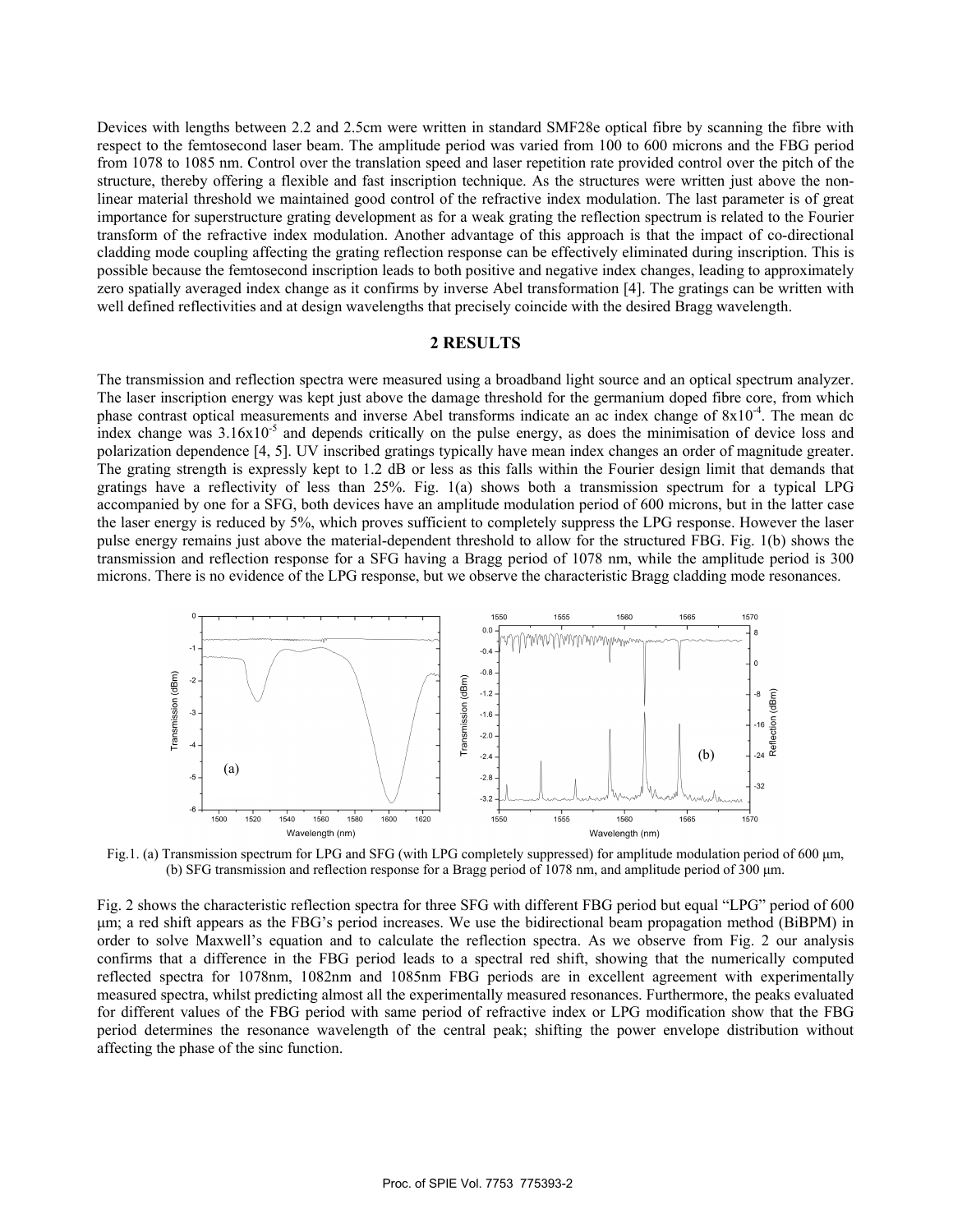

Fig. 2 (a) Numerical modelling of the SFG reflection spectra for different FBG periods, (b) equivalent experimental reflection spectra

Furthermore, for a given LPG spacing, the reflection peaks for any given FBG period precisely overlap with peaks from any another FBG period. The experimental results show and numerical results predict that as the FBG period changes there are discrete spectral "steps" and all resonance peaks overlap. Of course, the distance between the central resonance and the side band peaks predominantly depends on the LPG or refractive index modulation and is consistent with Equation (1) that predicts that side band peaks spacing mainly influence by LPG period

$$
\Delta \lambda_s \approx \frac{\lambda_{\rm B}^2}{2 n_{\rm eff} \Lambda_{\rm LPG}} \tag{1}
$$

where  $\Delta\lambda_s$  is the wavelength separation between central peak and side band peaks,  $\lambda_B$  is the Bragg resonance wavelength and  $\Lambda_{LPG}$  is the spatial shift for the LPG. Fig. 3 summarizes these results and shows numerical analysis for four gratings' resonance wavelength as a function of their FBG and LPG period. The FBG period is six orders greater than the LPG period in determining the peak resonance wavelength, clearly impacting the measurement of small axial strains.





Fig. 4 Calculated and experimental results for the resonance wavelength according to the FBG period